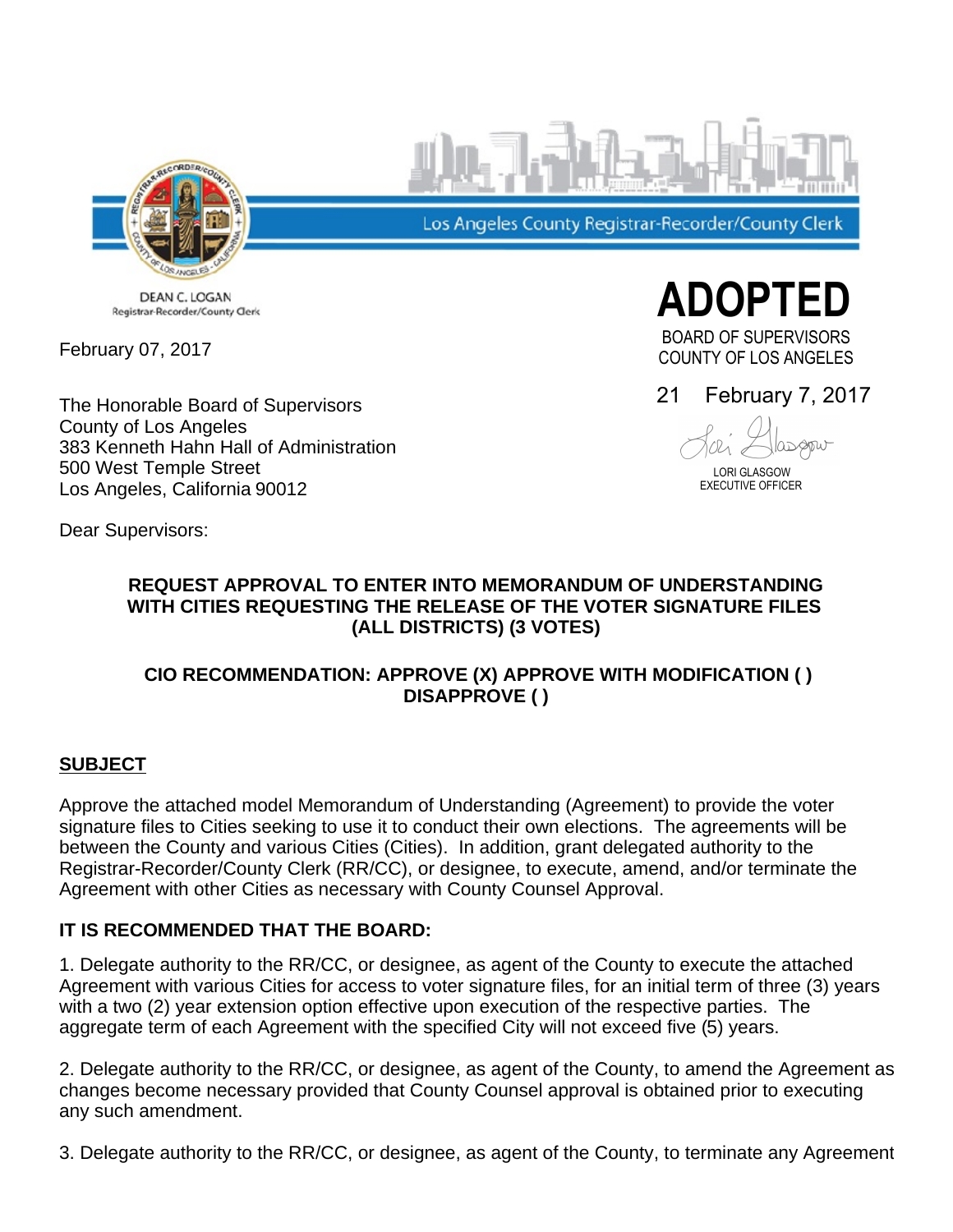The Honorable Board of Supervisors 2/7/2017 Page 2

pursuant to the termination provisions contained in the Agreement, provided that County Counsel approval is obtained prior to terminating the Agreement.

# **PURPOSE/JUSTIFICATION OF RECOMMENDED ACTION**

The purpose of the recommended action is to provide Cities with the voter signature files to upload onto their election systems for the limited purpose of verifying signatures on vote by mail ballots. In the past, the RR/CC provided extracts of the voter file for the various cities conducting their own elections. The extracts did not contain confidential voter information such as signature images, or the driver's license and social security numbers. In order to verify signatures, cities have always been allowed to view the signatures on the RR/CC's database using a secure connection to the RR/CC's voter information system ("VIMS"). Your approval will allow cities that have acquired automated signature verification programs the ability to upload the voter signature files information directly onto the system running the program, rather than the cities using their existing access to the RR/CC's database.

It is anticipated that requests for the voter signature files will taper off within the next two years as the provisions of Senate Bill 415 will be implemented at which time all city elections will be consolidated with even-year election cycles and conducted by the  $RR/CC$ . There are three cities  $-$  Burbank, Glendale and Pasadena – that will independently conduct elections in February and April 2017 that have requested the voter signature files data for use of their local signature verification programs and in support of these elections.

## **Implementation of Strategic Plan Goals**

This request supports the County Strategic Plan as follows:

Goal No. 2: Community Support and Responsiveness: Enrich the lives of Los Angeles County residents by providing enhanced, effective voter services.

# **FISCAL IMPACT/FINANCING**

RR/CC has statutory responsibility for maintaining voter information and related services. RR/CC incurs minimal expense as a result of providing a City with the voter signature file. Since there is no cost recovery involved, and as a professional courtesy to these Cities, RR/CC will not charge for the service. Cities are responsible for all their expenses including equipment, software needs as well as communication and data lines. As such, the Agreement will not negatively affect the County budget.

# **FACTS AND PROVISIONS/LEGAL REQUIREMENTS**

RR/CC is responsible for the registration of voters, maintenance of the voter files, precincting, absentee voting, petitions, and precinct officers/pools maintenance, the conduct of federal, state and special elections, and may assist as needed in municipal elections.

The Secretary of State informed the RR/CC that the City Clerk should enter into a new or amended agreement to ensure the security of the voter signature file information. Specific security measures identified by the RR/CC and the Secretary of State include provisions that the data only be loaded on city systems which will not have internet access, third-party access to voter signature file information is prohibited, and city employee access will be limited. County will take necessary precautions to maintain the integrity of the voter file.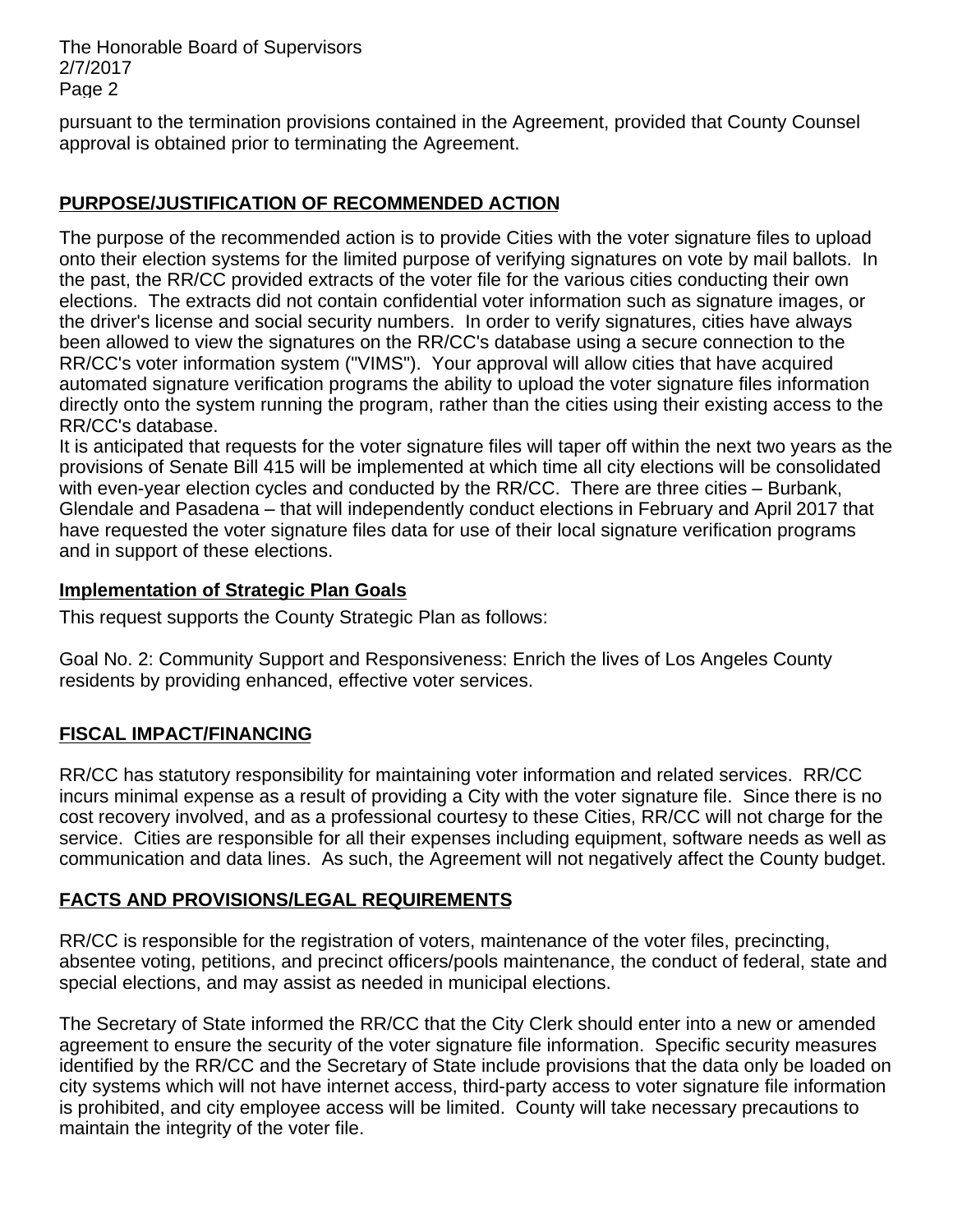#### **CONTRACTING PROCESS**

There was no contracting process associated with the recommended actions. The model Agreement will be used to release the voter signature files to impacted Cities.

This Board letter and attached model Agreement have been reviewed and approved by County Counsel. The Chief Information Office (CIO) reviewed this Board letter and recommends approval. The CIO determined this recommended action contains no new information Technology (IT) matters requiring an Analysis. Therefore, no formal CIO Analysis is required.

## **IMPACT ON CURRENT SERVICES (OR PROJECTS)**

Approval of the recommended actions will provide Cities with the voter signature files to facilitate a fast, efficient, and effective method of providing Cities with required information to aide in the conduct of elections.

#### **CONCLUSION**

Los Angeles County continues to be the nation's largest county – over 4.9 million voters across 4,084 square miles and boasts one of the most diverse populations and electorates. Approval of the requested actions will allow the RR/CC to provide essential tools to Cities in order to assist in the democratic process.

Upon approval and execution of Delegated Authority of the RR/CC, it is requested that the Executive Office/Clerk of the Board return one adopted stamped copy of the approved Board letter to:

> Department of Registrar-Recorder/County Clerk Finance and Management Division 12400 Imperial Highway, Room 5115 Norwalk, CA 90650

> Attention: Veronica Williams, Contracts Manager Email: vwilliams@rrcc.lacounty.gov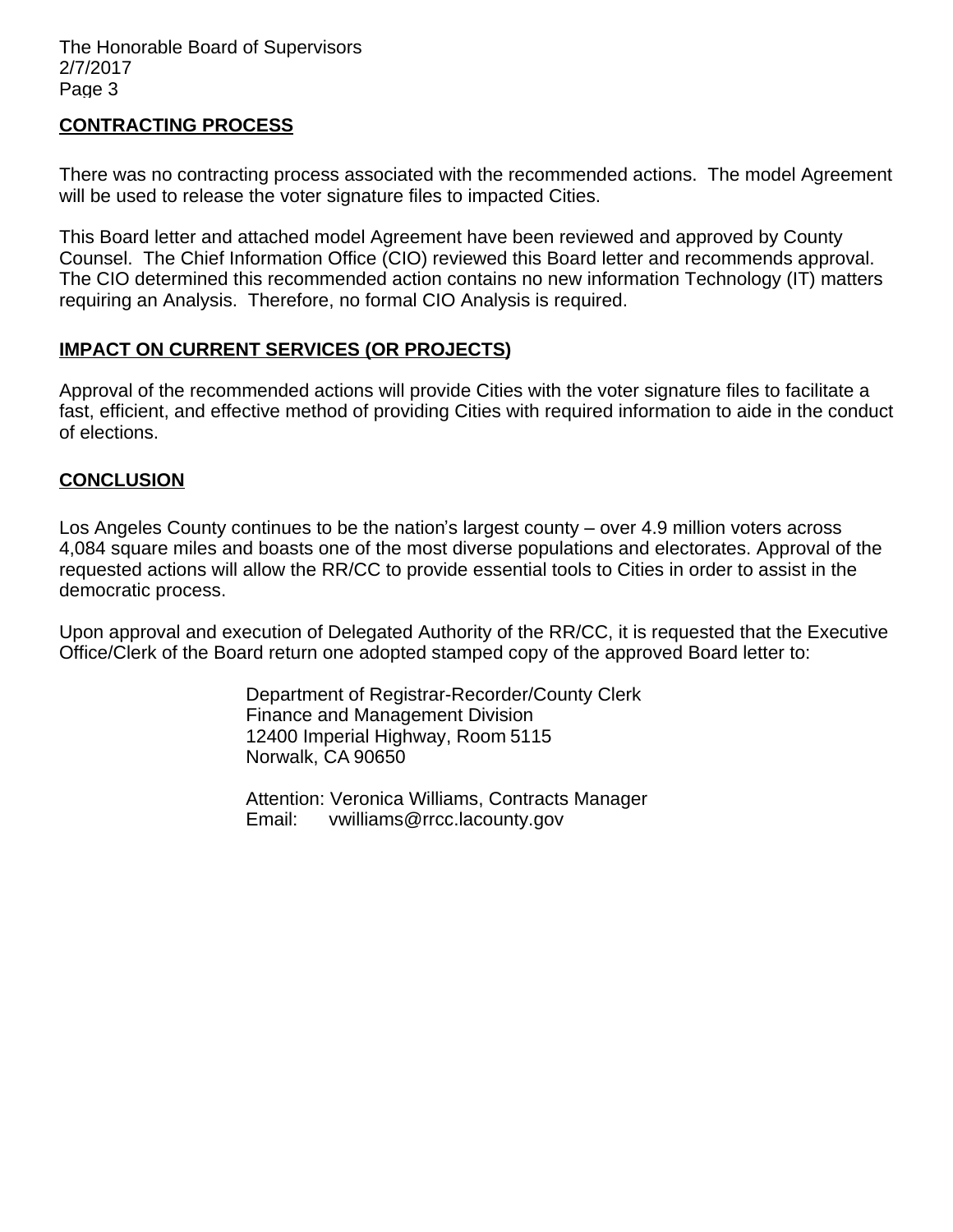The Honorable Board of Supervisors 2/7/2017 Page 4

Respectfully submitted,

Jean C. Logan

DEAN C. LOGAN Registrar-Recorder/County Clerk

Reviewed by:

PETER LOO Acting Chief Information Officer

DCL:RF:FP

**Enclosures** 

c: Chief Executive Officer County Counsel Acting Chief Information Officer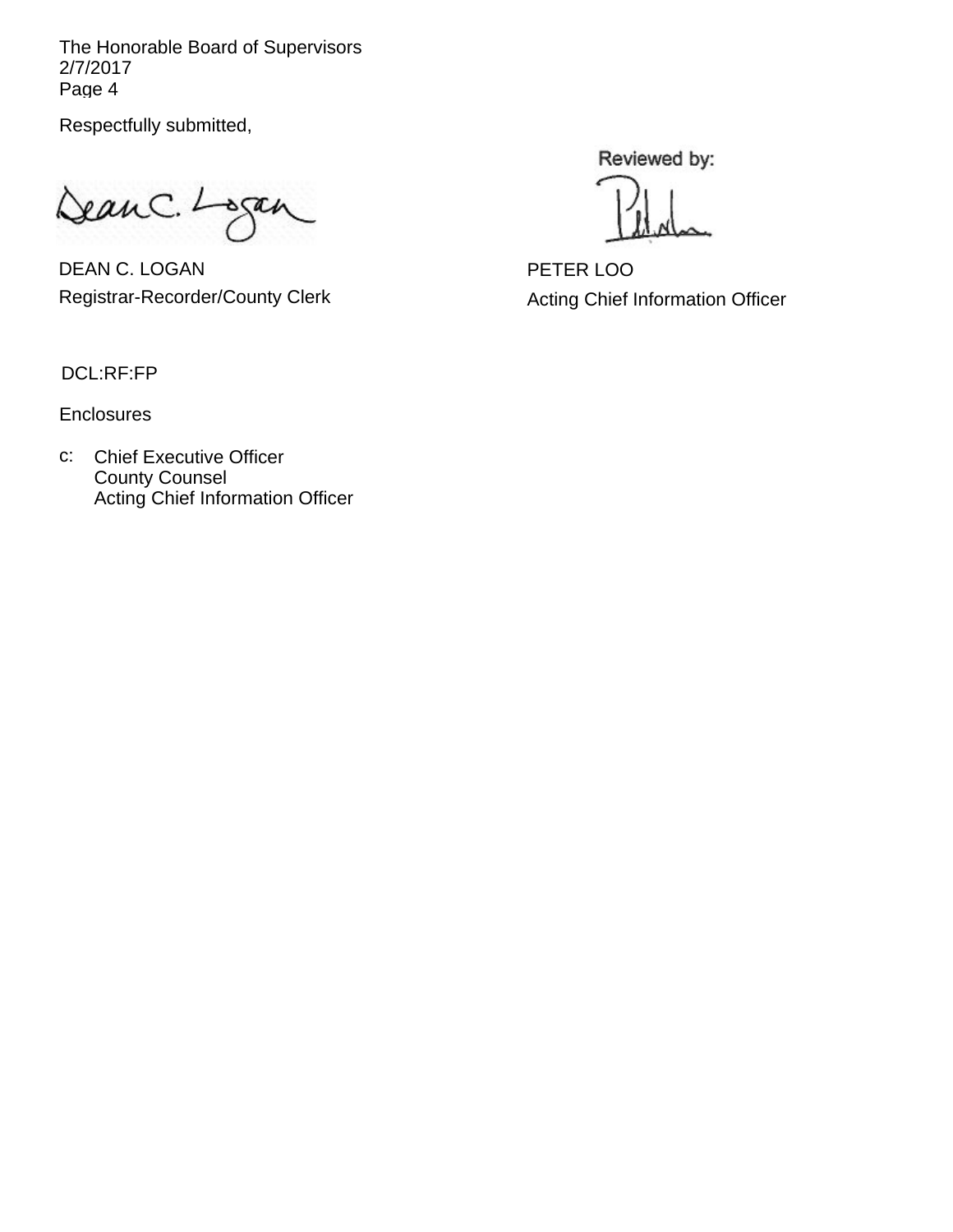

# **MEMORANDUM OF UNDERSTANDING**

# **BETWEEN**

# **COUNTY OF LOS ANGELES**

**AND**

**CITY**

# **FOR**

# **RELEASE OF THE**

# **VOTER SIGNATURE FILES**

Prepared by:

Registrar-Recorder/County Clerk Contracts Section 12400 Imperial Highway Suite 5115 Norwalk, CA 90650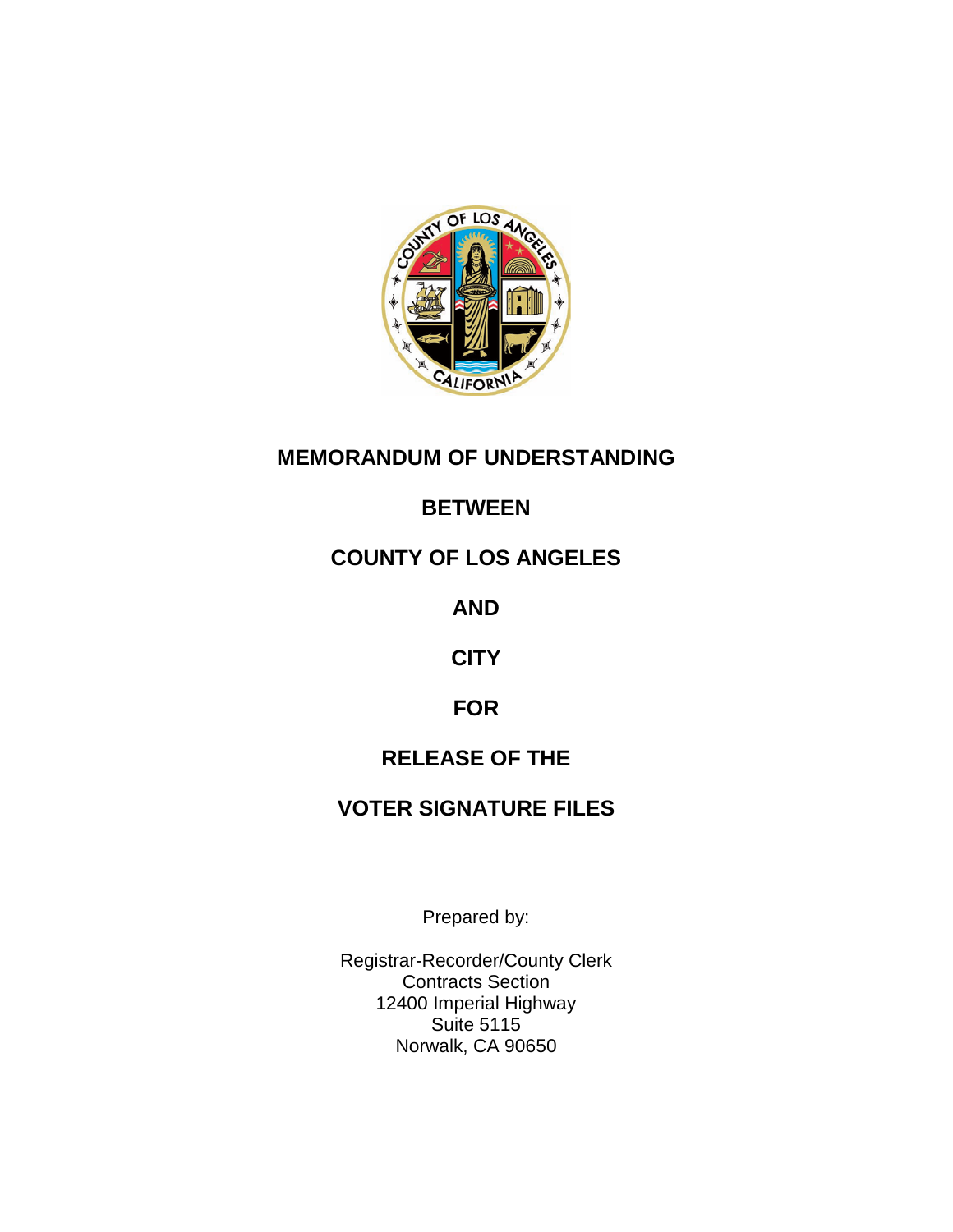# **TABLE OF CONTENTS**

| <b>SECTION</b> | <b>PAGE</b>                            |                |
|----------------|----------------------------------------|----------------|
| 1.0            | <b>GENERAL TERMS AND CONDITIONS</b>    | 3              |
| 2.0            | <b>COUNTY RESPONSIBILITIES</b>         | 4              |
| 3.0            | <b>CITY RESPONSIBILITIES</b>           | 4              |
| 4.0            | <b>CONTACTS</b>                        | $\overline{7}$ |
| 5.0            | <b>INDEMNIFICATION</b>                 | $\overline{7}$ |
| 6.0            | <b>INDEPENDENT CONTRACTORS</b>         | $\overline{7}$ |
| 7.0            | <b>FISCAL PROVISIONS</b>               | 8              |
| 8.0            | <b>TERMINATION</b>                     | 8              |
| 9.0            | <b>FORCE MAJEURE</b>                   | 8              |
| 10.0           | <b>LICENSE</b>                         | 8              |
| 11.0           | <b>LIMITATION OF LIABILITY</b>         | 9              |
| 12.0           | <b>WAIVER</b>                          | 9              |
| 13.0           | <b>ASSIGNMENT</b>                      | 9              |
| 14.0           | <b>INSURANCE COVERAGE REQUIREMENTS</b> | 9              |
| 15.0           | GOVERNING LAW, JURISDICTION, AND VENUE | 9              |
| 16.0           | <b>ELECTRONIC SIGNATURES</b>           | 10             |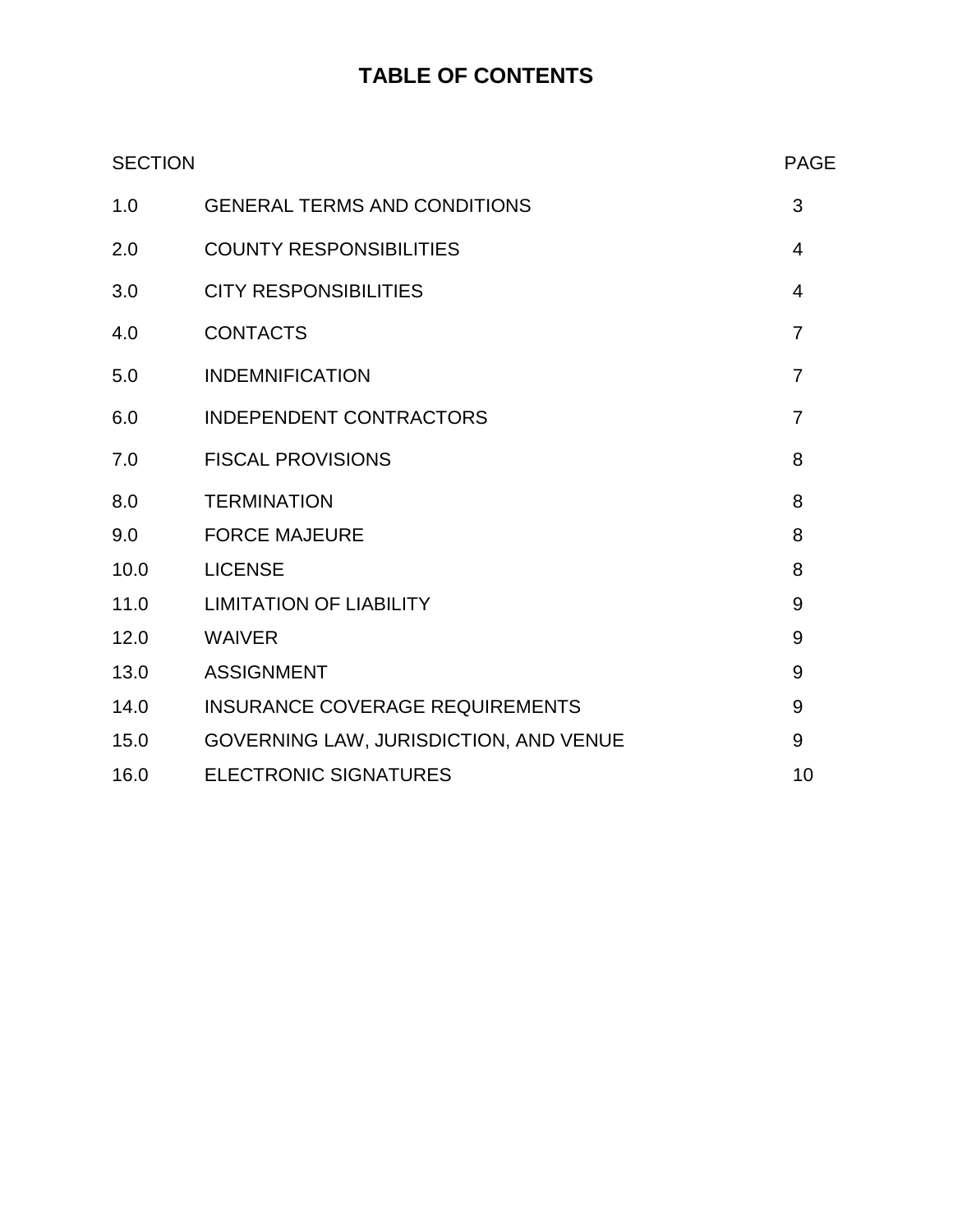#### **MEMORANDUM OF UNDERSTANDING BY AND BETWEEN THE COUNTY OF LOS ANGELES AND CITY FOR RELEASE OF THE VOTER SIGNATURE FILES**

This Memorandum of Understanding ("Agreement") is made and entered into on this day of this day of the County of Los Angeles, a political subdivision of the State of California ("County"), by and through its Department of the Registrar-Recorder/County Clerk ("RR/CC"), and the City of \_\_\_\_\_\_\_\_\_\_\_\_\_\_\_, a Municipal Corporation ("City"), by and through the City Clerk's Office ("City Clerk"). County and City are hereinafter sometimes referred to collectively as the "Parties" and each individually as a "Party."

WHEREAS, City conducts its own elections;

WHEREAS, historically, the RR/CC provided extracts of the voter file for the City to conduct its own elections. The extracts did not contain confidential voter information such as signature images, or the driver's license and social security numbers. In order to verify signatures, the City was allowed to view the signatures on the RR/CC's database using a secure connection to the RR/CC's voter information system ("VIMS").;

WHEREAS, City acquired an automated signature verification program to check the signatures on vote by mail ballots. The City's program's functionality is enhanced which RR/CC VIMS voter signature images are loaded directly onto the City system running the program;

WHEREAS, City desires VIMS voter signature images to be loaded onto its system running an automated signature verification program for the purpose of conducting elections in its respective jurisdiction more efficiently; and

WHEREAS, RR/CC will provide VIMS voter signature images to Cities seeking to use the information to conduct their own elections pursuant to the specific terms set forth below. The City will only be allowed to have access to the VIMS voter signature images once per election for the timeframe necessary to conduct signature verifications for the vote by mail ballots; and

WHEREAS, Elections Code section 10002 states that cities may enter into agreements with the RR/CC for any elections services it needs.

NOW THEREFORE, in consideration of the mutual covenants contained herein and for other good and valuable consideration, the receipt and sufficiency of which are hereby acknowledged, County and City agree as follows:

#### **1.0 GENERAL TERMS AND CONDITIONS**

1.1 The term of this Agreement shall commence upon the execution thereof by all Parties and shall continue in effect for a period of three (3) years unless sooner terminated or extended as provided herein.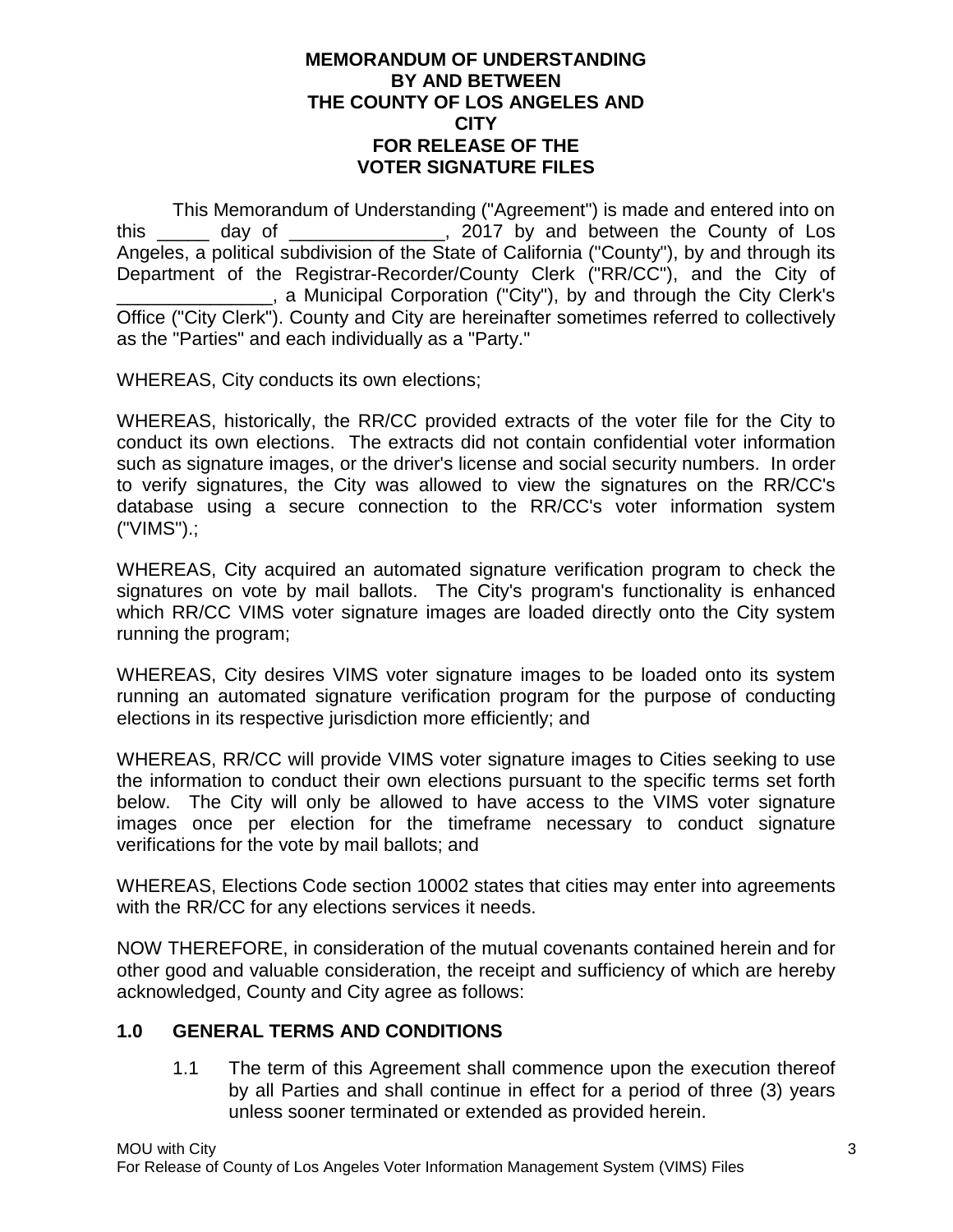- 1.2 The term of this Agreement may be extended up to two (2) one-year options, not to exceed a maximum collective term of five (5) years.
- 1.3 Any extension to the Agreement term shall be made by an Amendment executed by the RR/CC, or designee, and the City Clerk.
- 1.4 No addition to or alteration of the terms of this Agreement, whether by written or verbal understanding of the Parties, their officers, agents, or employees, shall be valid unless made in the form of a written amendment to this Agreement and formally approved and executed by the Parties and County Counsel.

# **2.0 COUNTY RESPONSIBILITIES**

- 2.1 County is responsible for all licensing and maintenance fees to the VIMS system.
- 2.2 Before the City's elections, the parties will mutually agree to the day and time for the County to deliver the encrypted thumb drive or external hard drive with VIMS digital voter signature images ("VIMS signatures") to the City ("Delivery Date") and the date the City will be finished with VIMS signatures and will delete the VIMS signatures from the City's systems ("Delete Date").
- 2.3 On the Delivery Date, County staff will personally deliver to the City an encrypted thumb drive or external hard drive with VIMS signatures for the City to load onto its City system that does not have internet access.
- 2.4 County is available to perform its responsibilities pursuant to this Agreement during the following times:
	- Telephone support: 9:00 A.M. to 5:00 P.M. Monday- Friday
	- Email support: Monitored 9:00 A.M. to 5:00 P.M. Monday- Friday. Emails received outside of office hours will be collected, however no action can be guaranteed until the next working day.
	- Staff support: 9:00 A.M. to 5:00 P.M. Monday- Friday. County will not perform services during County or Federal Holidays.
- 2.5 In the event VIMS signatures at City locations are not available, and disruption is sufficiently long to negatively impact a City municipal election, to the extent feasible, as determined by the RR/CC, the RR/CC will provide City access to VIMS signatures on County computer systems at the County Norwalk facility.

# **3.0 CITY RESPONSIBILITIES**

3.1 City is responsible for City elections conducted by the City and will pay RR/CC for any and all election services provided by the RR/CC for conducting municipal elections.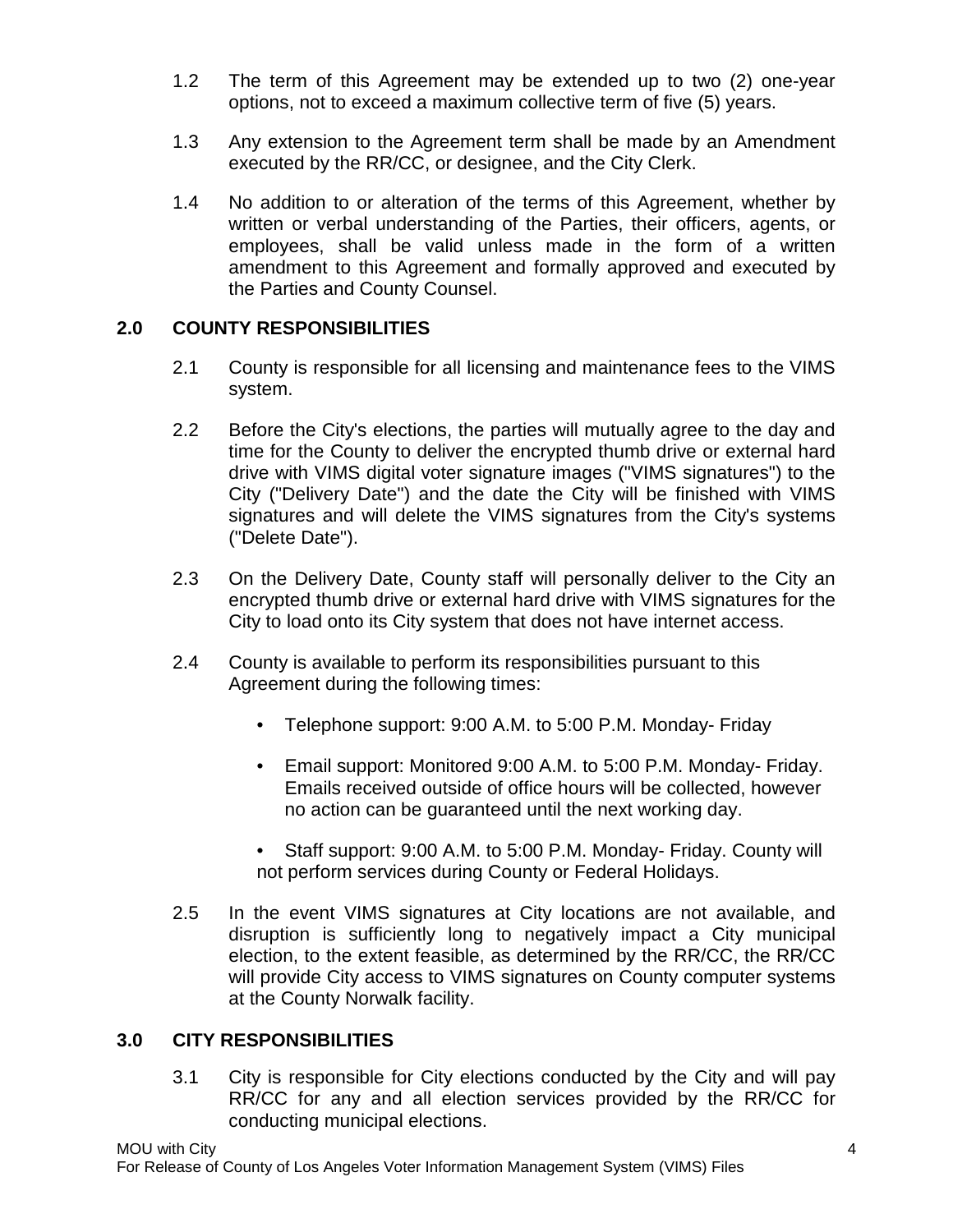- 3.2 City is responsible for all hardware and communications equipment and support needed by City to access VIMS signatures. City will be responsible for maintaining City equipment and any/all connections at its own expense. In the event that a significant system modification is needed or made available from the manufacturer that will greatly improve the efficiency of the City's system, the City may be required to pay a respective portion of the system modification cost for RR/CC to provide VIMS signatures.
- 3.3 Confidentiality of VIMS signatures: City agrees that the VIMS signatures are confidential and must be used solely for governmental purposes, as determined by the Secretary of State as defined in Section 2194 of the California Elections Code.
	- 3.3.1 VIMS voter files and VIMS signatures will only be used for election purposes as defined by Title 2, Division 7, Article 1 section 19003 of the California Administrative Code. City shall comply with any and all of RR/CC's rules and regulations, applicable Federal, State and local laws, rules, regulations, ordinances, and directives, and all provisions required thereby to be included in this Agreement are incorporated herein by reference.
	- 3.3.2 City shall maintain the confidentiality of all records obtained from the County in accordance with all applicable State and Federal laws and regulations.
	- 3.3.3 The City understands it is a misdemeanor for any person in possession of information obtained pursuant to Article 5 (commencing with Section 2180) of Chapter 2 of Division 2, or Section 6254.4 of the Government Code, knowingly to use or permit the use of all or any part of that information for any purpose other than as permitted by law as defined in Section 18109 of the California Elections Code.
	- 3.3.4 Violations of State or Federal law could subject the City to penalties. The City will be solely responsible for any penalties relating to the use of VIMS signatures.
- 3.4 Confidentiality Protocols for VIMS signatures.
	- 3.4.1 City shall restrict its use of VIMS signatures to official City election business.
	- 3.4.2 City shall limit the access to VIMS signatures to specific authorized personnel only and will maintain a log of all persons who have access to the VIMS signatures. Every user accessing the City's election signature matching system must have a unique username and password. The VIMS signatures access log will be made available to the County within one business day of any request.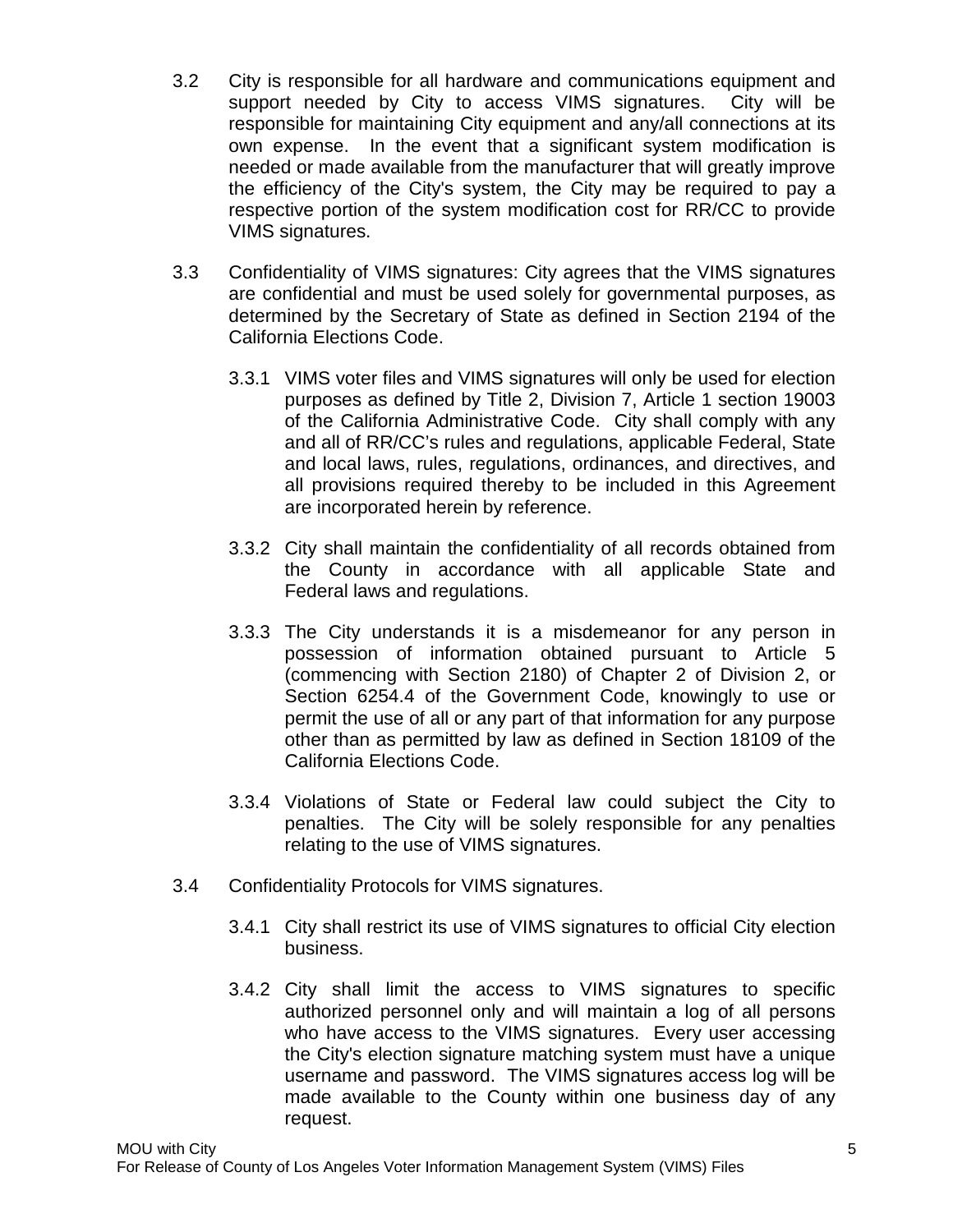- 3.4.3 The City is prohibited from allowing non-City third party access to the VIMS signatures.
- 3.4.4 The City must ensure all servers and workstations that have the software utilized to load VIMS signatures meet the following requirements: 1) shall not be connected to the internet or have internet access; 2) must be up to date on all Windows Critical and Security Patches; 3) must have an up to date antivirus system in place; 4) strong password enforcement must be in place for every user account accessing the VIMS signatures; and 5) the VIMS signatures are stored in a secure location with proper access controls to the equipment.
- 3.4.5 On the Deletion Date, after the completion of each election, the VIMS signatures, and any copies of the VIMS signature data, will be deleted or "wiped" from the City's computers and any and all duplicates, in any form, will be deleted or "wiped" by the City. The City will provide a written certification confirming the VIMS signatures, and any copies of the VIMS signatures data, was eliminated, deleted, and "wiped" from the City systems within two business days of the Deletion Date.
- 3.4.6 The City cannot sell, lease, loan or deliver possession of the VIMS signatures, or copies thereof, or any portion thereof, to any non-City person, organization or agency.
- 3.4.7 City shall inform all of its officers and employees having access to VIMS signatures of the confidentiality provisions of this Agreement detailed in Paragraph 3 and the Elections Code to ensure that all information is safeguarded from improper disclosure in accordance with applicable State and Federal laws and regulations.
- 3.4.8 The City shall notify County within 24 hours of any violations of the Confidentiality Protocols in Paragraphs 3.4, releases of VIMS signatures to persons who are not authorized to have access, and any other breaches of the confidentiality or security of the VIMS signatures as detailed in Paragraph 3.3.
- 3.5 City shall submit a completed Exhibit "A", as detailed in the California Administrative Code section 19008 to the California Secretary of State and the County within five business days of the execution of this Agreement, but before the Delivery Date.
- 3.6 County retains the right to audit City compliance with the terms and conditions of this Agreement. In the event that an audit is conducted by County or any State or Federal auditor in connection with this Agreement, City shall be solely liable for their respective audit findings and sanctions, if any.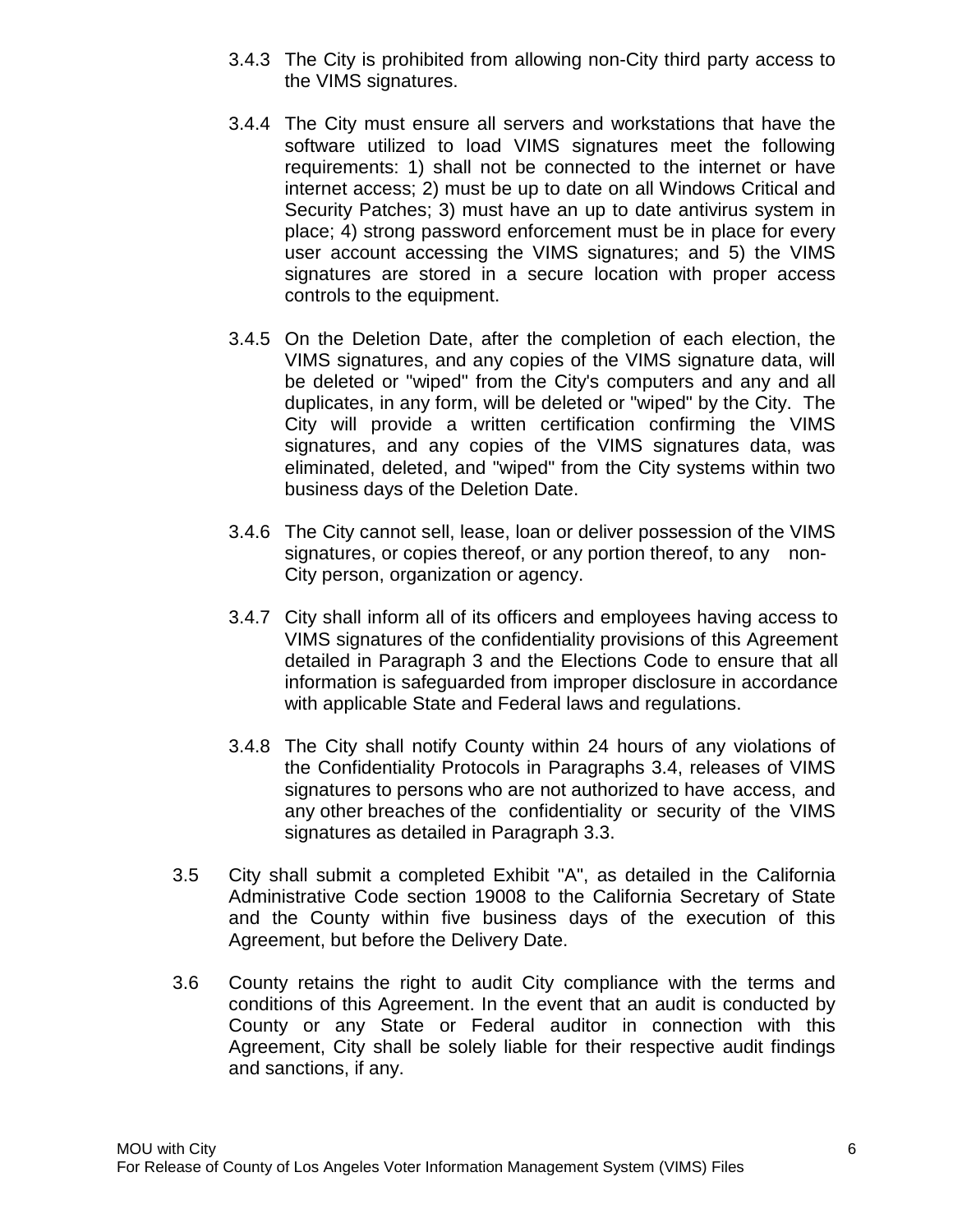# **4.0 CONTACTS**

Each Party will appoint a person or persons to serve as the official contact(s) and coordinate the activities of the respective Party in carrying out this Agreement, which may change upon written notice. Unless otherwise provided under this Agreement, all notices, submissions or deliveries to be made to RR/CC and City under this Agreement shall be directed as indicated below.

### **COUNTY**

| <b>Operations Manager:</b> | Name:            |  |
|----------------------------|------------------|--|
|                            | Address:         |  |
|                            | Phone:<br>Email: |  |
| Contracts Manager:         | Name:            |  |
|                            | Address:         |  |
|                            | Phone:<br>Email: |  |
| <b>CITY</b>                |                  |  |
| Contact:                   | Name:            |  |
|                            | Address:         |  |
|                            | Phone:<br>Email: |  |

#### **5.0 INDEMNIFICATION**

City shall indemnify, defend and hold harmless the County, its Special Districts, elected and appointed officers, employees, and agents from and against any and all liability, including but not limited to demands, claims, actions, fees, costs, and expenses (including attorney and expert witness fees), arising from or connected with the City's acts and/or omissions arising from and/or relating to this Agreement, excluding the County's sole or active negligence.

# **6.0 INDEPENDENT CONTRACTORS**

This Agreement is by and between the County (through RR/CC) and City and is not intended, and shall not be construed, to create the relationship of agent, servant, employee, partnership, joint venture or association as between RR/CC and City. City understands and agrees that all City employees arranged by City to furnish services pursuant to this Agreement are, for purposes of Workers' Compensation liability, employees solely of City and not of RR/CC. City shall bear the sole responsibility and liability for furnishing Workers' Compensation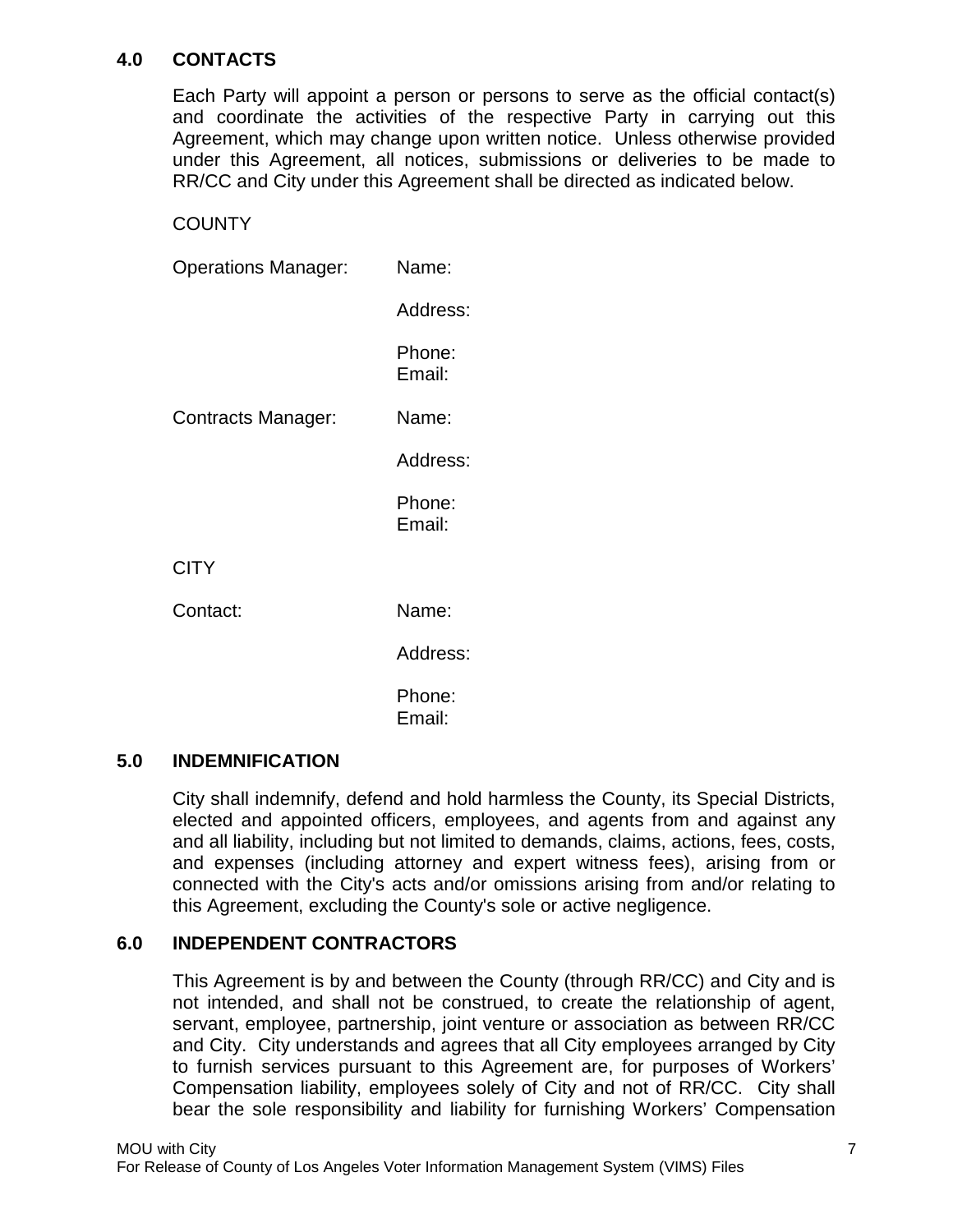benefits to any City employee for injuries arising from or connected with services performed pursuant to the Agreement.

### **7.0 FISCAL PROVISIONS**

RR/CC shall provide City with VIMS signatures at no cost. However, in the event that any unforeseen additional cost or fees are incurred by RR/CC, including but not limited to, any licensing fees or costs which may be imposed by software manufacturers, troubleshooting of software information, RR/CC will be reimbursed its full costs within thirty days of invoicing.

#### **8.0 TERMINATION**

- 8.1 Both parties may terminate this agreement, without cause, upon 90 days' written notice.
- 8.2 Notwithstanding 8.1 above, in the event that the County agreement with Data Information Management Systems, Inc., or another VIMS contractor, is terminated for any reason or RR/CC is unable to provide access to the VIMS signatures, this Agreement is deemed immediately terminated by the County and County shall have any further obligations under this Agreement.
- 8.3 Notwithstanding 8.1 above, City agrees that if the County reasonably believes any covenant or agreement contained in Paragraphs 3 or 5 were violated or breached, County may revoke and terminate this Agreement immediately, in addition to any of County's other rights and remedies provided at law and in equity.
- 8.4 The City's Responsibilities, pursuant to Paragraphs 3 and 5 survive termination of this Agreement.

#### **9.0 FORCE MAJEURE**

Either Party's obligations hereunder will be suspended so long as compliance is impeded or prevented by causes beyond the Party's reasonable control, which may include acts of God, embargoes, acts of war (including terrorist attacks), labor disturbances and acts or regulations of governmental entities.

#### **10.0 LICENSE**

County grants to City, effective as of the date the VIMS signatures are loaded onto the City' systems until the Deletion Date, a limited license for all allowed users as defined this Agreement (the "License"). This License may not be assigned to non-City entities or employees. County shall be the sole owner of all rights, title and interest, including copyright, in and to all software, plans, reports, acceptance test criteria, acceptance test plans, departmental procedures and processes, data, diagrams, facilities, tools, and information developed by County or by its Contractors pursuant to and for delivery to County under agreement. Nothing in this agreement is meant to be an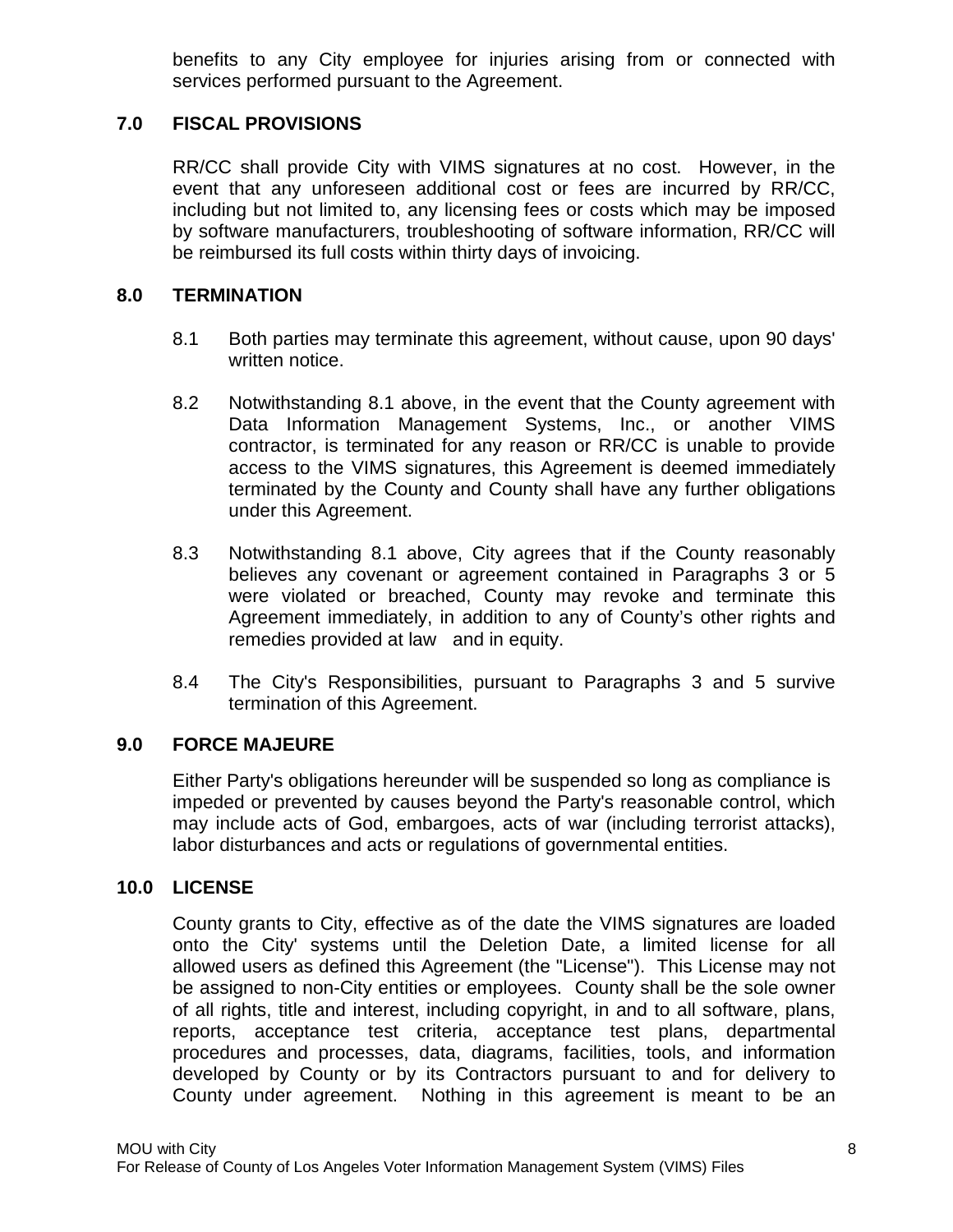assignment of County's ownership rights, beyond the limited License provided herein.

## **11.0 LIMITATION OF LIABILITY**

City agrees that if County has substantial and direct liability, whether arising under contract, tort, strict liability, or other form of action, such liability shall not exceed the greater of (i) the moneys paid to County under this Agreement, or (ii) \$500.

#### **12.0 WAIVER**

No waiver of a breach of any provision of the Agreement by RR/CC will constitute a waiver of any other breach of said provision or of any other provision of the Agreement. Failure of either Party to enforce at any time, or from time to time, any provision of the Agreement shall not be construed as a waiver thereof. No waiver shall be enforced unless said waiver is set forth in writing.

#### **13.0 ASSIGNMENT**

The rights under this Agreement may not be assigned.

# **14.0 INSURANCE COVERAGE REQUIREMENTS**

# 14.1 PRIVACY/NETWORK SECURITY (CYBER) INSURANCE

Privacy/Network Security ("Cyber") liability coverage providing protection against liability for (1) privacy breaches (liability arising from the loss or disclosure of confidential information no matter how it occurs), (2) system breach, (3) denial or loss of service, (4) introduction, implantation or spread of malicious software code, (5) unauthorized access to or use of computer systems, with limits of \$25 million. No exclusions/restrictions for unencrypted portable devices/media may be on the policy. The County of Los Angeles, its Special Districts, Elected Officials, Officers, Agents, Employees and Volunteers (collectively County and its Agents) shall be provided additional insured status. If the City is Self-Insured up to \$25 million this insurance provision may be waived.

# 14.2 FAILURE TO MAINTAIN COVERAGE

City's failure to maintain the insurance, to provide acceptable evidence that it maintains the Required Insurance, or evidence of self-insurance shall constitute a material breach of the Agreement, upon which County immediately may suspend or terminate this Contract.

### **15.0 GOVERNING LAW, JURISDICTION, AND VENUE**

This Agreement shall be governed by, and construed in accordance with, the laws of the State of California. The parties agree and consent to the exclusive jurisdiction of the courts of the State of California for all purposes regarding this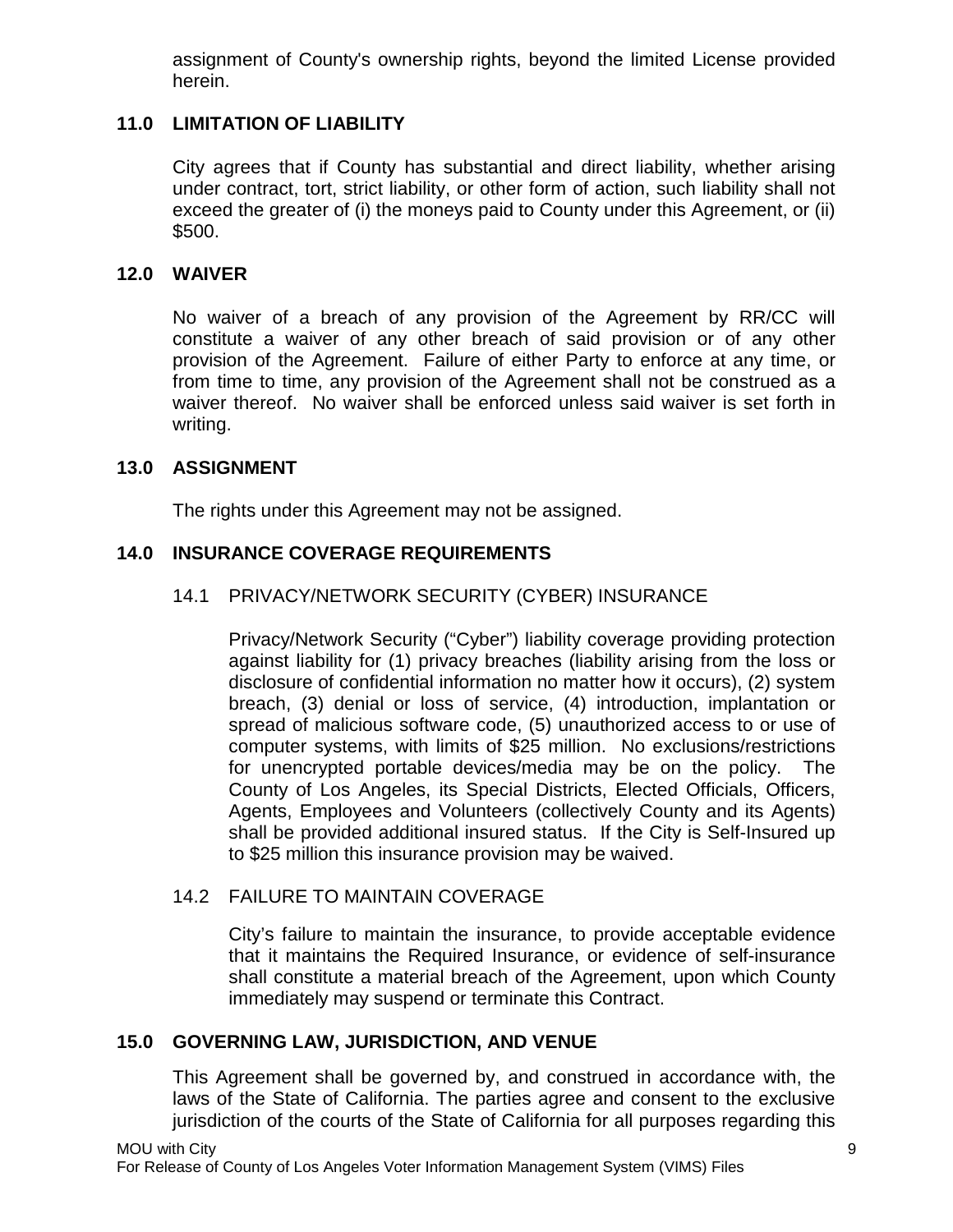Agreement and further agree and consent that venue of any action brought hereunder shall be exclusively in the County of Los Angeles.

### **16.0 ELECTRONIC SIGNATURES**

The Parties hereby agree facsimile and electronic scanned versions of original signatures of authorized officers of each party have the same force and effect as original signatures such that the parties need not follow up facsimile or electronic transmissions of executed documents with original wet-signature versions.

> / /

/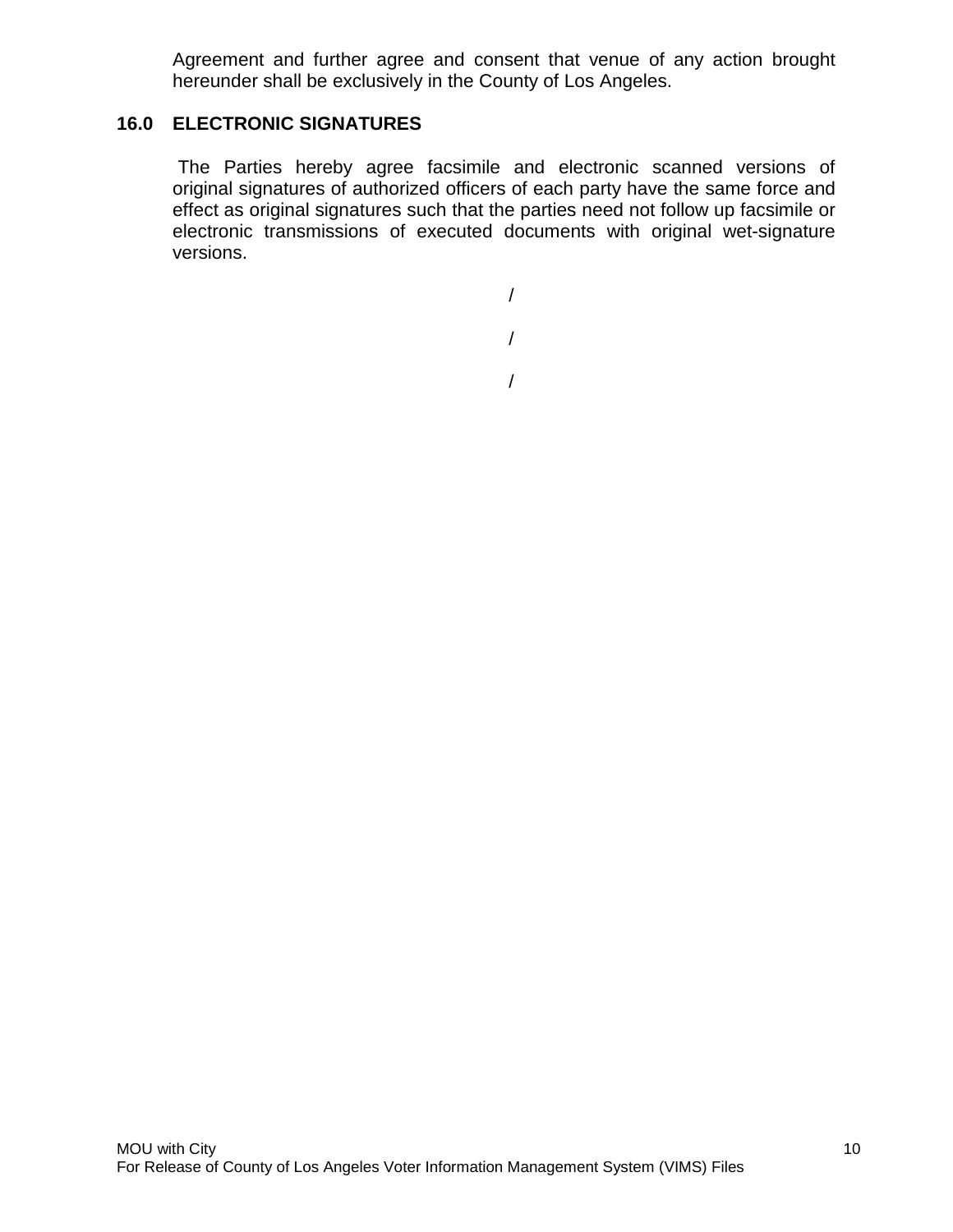#### **MEMORANDUM OF UNDERSTANDING BY AND BETWEEN THE COUNTY OF LOS ANGELES AND CITY FOR RELEASE OF THE VOTER SIGNATURE FILES**

IN WITNESS WHEREOF, the Parties have executed this Memorandum of Understanding on the date first written above.

COUNTY OF LOS ANGELES REGISTRAR-RECORDER/COUNTY CLERK

**CITY** 

DEAN C. LOGAN Registrar-Recorder/County Clerk NAME City Clerk

APPROVED AS TO FORM:

MARY C. WICKHAM County Counsel

APPROVED AS TO FORM:

CITY ATTORNEY TITLE

By: NICOLE DAVIS TINKHAM Senior Deputy County Counsel By: NAME TITLE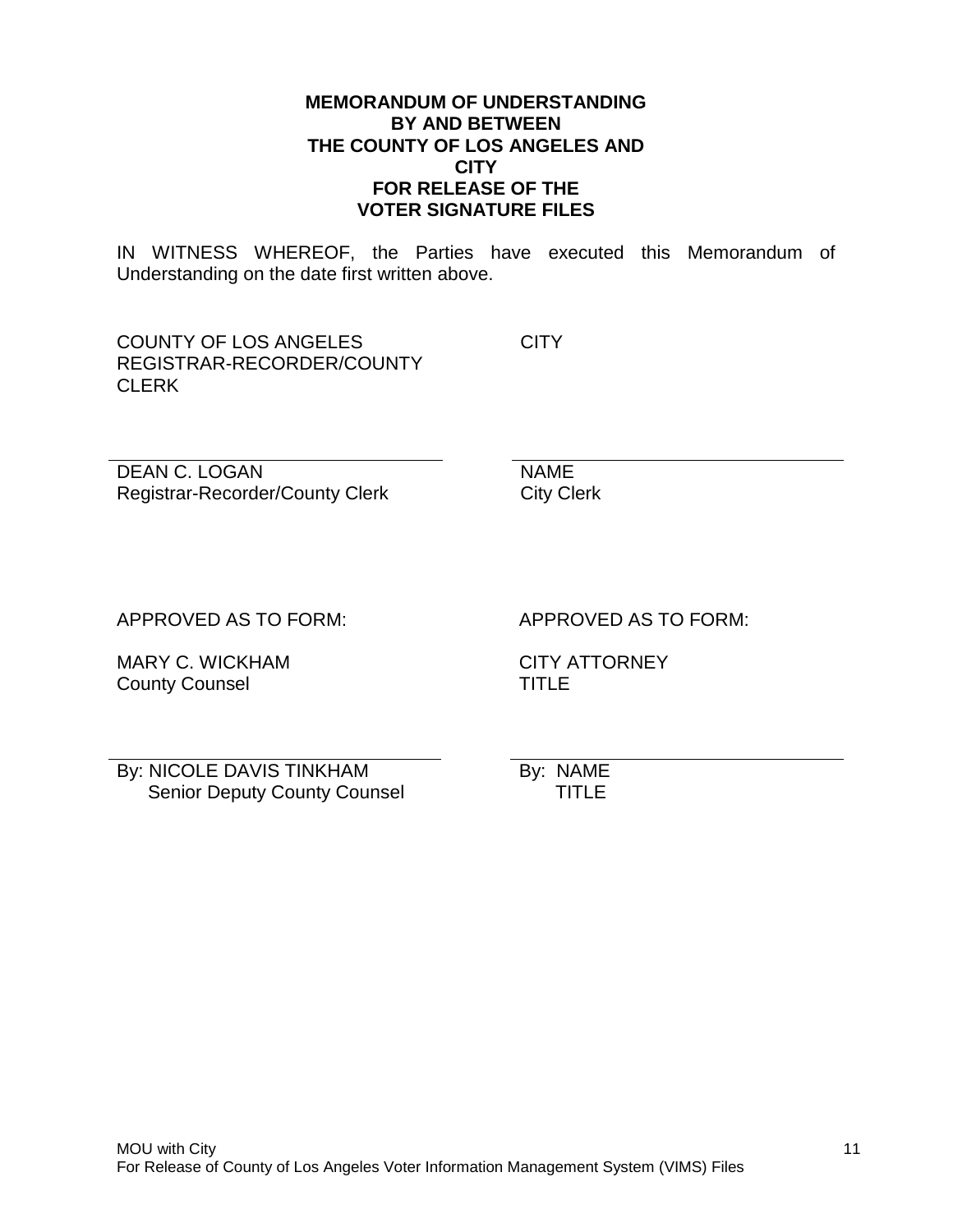# EXHIBIT A